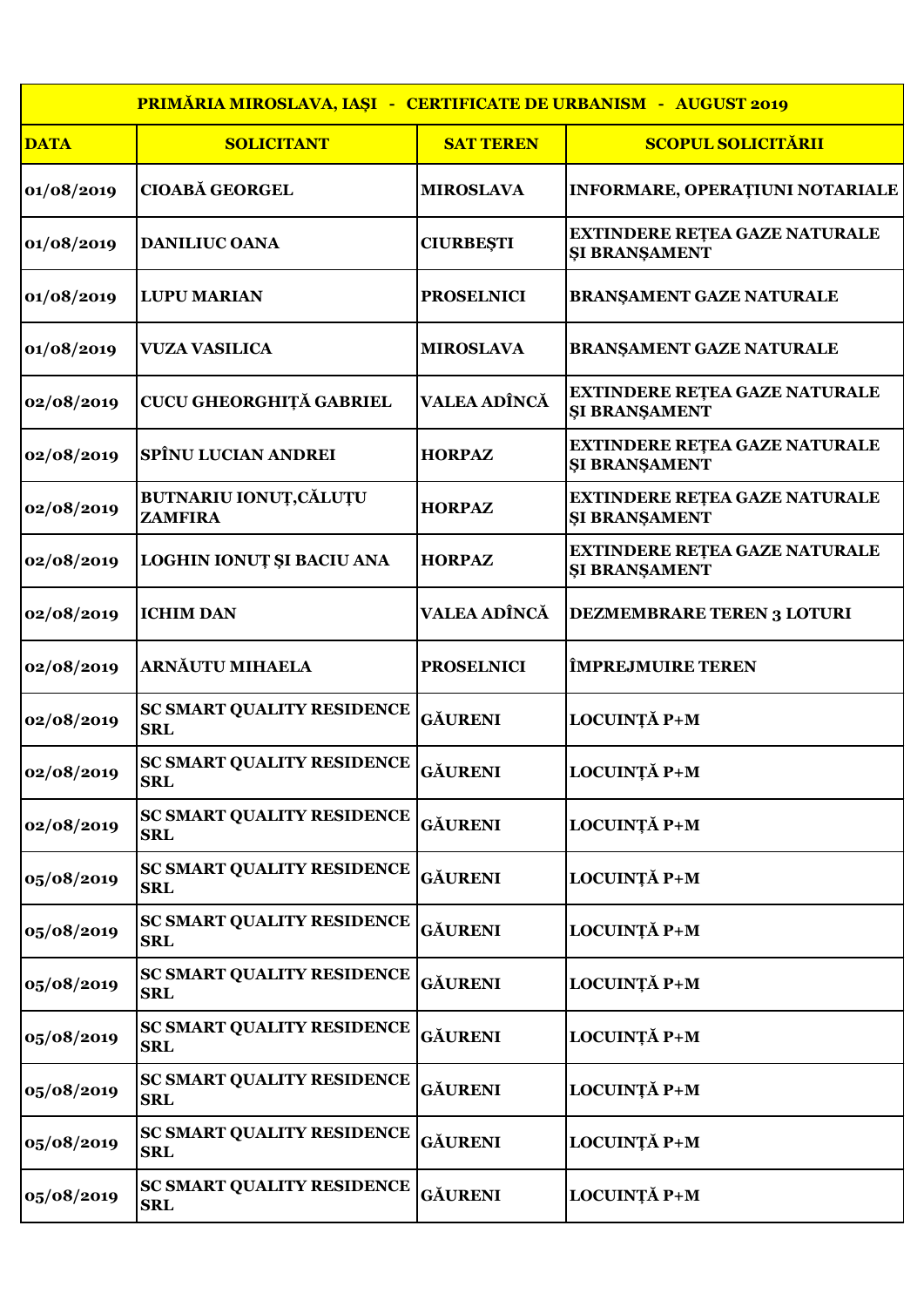| 05/08/2019 | <b>SC SMART QUALITY RESIDENCE</b><br><b>SRL</b>  | <b>GĂURENI</b>           | LOCUINȚĂ P+M                                      |
|------------|--------------------------------------------------|--------------------------|---------------------------------------------------|
| 05/08/2019 | <b>SC SMART QUALITY RESIDENCE</b><br><b>SRL</b>  | <b>GĂURENI</b>           | LOCUINȚĂ P+M                                      |
| 05/08/2019 | <b>SC SMART QUALITY RESIDENCE</b><br><b>SRL</b>  | <b>GĂURENI</b>           | LOCUINȚĂ P+M                                      |
| 05/08/2019 | <b>SC SMART QUALITY RESIDENCE</b><br><b>SRL</b>  | <b>GĂURENI</b>           | LOCUINȚĂ P+M                                      |
| 05/08/2019 | <b>SC SMART QUALITY RESIDENCE</b><br><b>SRL</b>  | <b>GÄURENI</b>           | LOCUINȚĂ P+M                                      |
| 05/08/2019 | <b>SC SMART QUALITY RESIDENCE</b><br><b>SRL</b>  | <b>GÄURENI</b>           | LOCUINȚĂ P+M                                      |
| 05/08/2019 | <b>SC SMART QUALITY RESIDENCE</b><br><b>SRL</b>  | <b>GÄURENI</b>           | LOCUINȚĂ P+M                                      |
| 05/08/2019 | <b>SC SMART QUALITY RESIDENCE</b><br><b>SRL</b>  | <b>GÄURENI</b>           | LOCUINȚĂ P+M                                      |
| 05/08/2019 | <b>SC SMART QUALITY RESIDENCE</b><br><b>SRL</b>  | <b>GÄURENI</b>           | LOCUINȚĂ P+M                                      |
| 05/08/2019 | <b>SC SMART QUALITY RESIDENCE</b><br><b>SRL</b>  | <b>GÄURENI</b>           | LOCUINȚĂ P+M                                      |
| 05/08/2019 | <b>SC SMART QUALITY RESIDENCE</b><br><b>SRL</b>  | <b>GÄURENI</b>           | LOCUINȚĂ P+M                                      |
| 05/08/2019 | <b>SC SMART QUALITY RESIDENCE</b><br><b>SRL</b>  | <b>GÄURENI</b>           | LOCUINȚĂ P+M                                      |
| 05/08/2019 | <b>SC SMART QUALITY RESIDENCE</b><br><b>SRL</b>  | <b>GĂURENI</b>           | LOCUINȚĂ P+M                                      |
| 05/08/2019 | <b>SC SMART QUALITY RESIDENCE</b><br><b>SRL</b>  | <b>GÄURENI</b>           | LOCUINȚĂ P+M                                      |
| 05/08/2019 | <b>SC SMART QUALITY RESIDENCE</b><br><b>SRL</b>  | <b>GÄURENI</b>           | LOCUINȚĂ P+M                                      |
| 06/08/2019 | <b>SC VECTORLOGISTIC</b><br><b>CONSTRUCT SRL</b> | VALEA URSULUI LOCUINȚĂ P |                                                   |
| 06/08/2019 | <b>SC VECTORLOGISTIC</b><br><b>CONSTRUCT SRL</b> | VALEA URSULUI LOCUINȚĂ P |                                                   |
| 06/08/2019 | SC BD EXPERT IMOBILIARE SRL                      | VALEA URSULUI LOCUINȚĂ P |                                                   |
| 06/08/2019 | <b>SC BD EXPERT IMOBILIARE SRL</b>               | VALEA URSULUI LOCUINȚĂ P |                                                   |
| 06/08/2019 | <b>LUCHIAN IOAN</b>                              | <b>MIROSLAVA</b>         | SCHIMBARE DESTINAȚIE DIN GARAJ<br>ÎN SERVICE AUTO |
| 06/08/2019 | <b>MIHALACHE AUGUSTIN</b>                        | <b>MIROSLAVA</b>         | INFORMARE, OPERAȚIUNI NOTARIALE                   |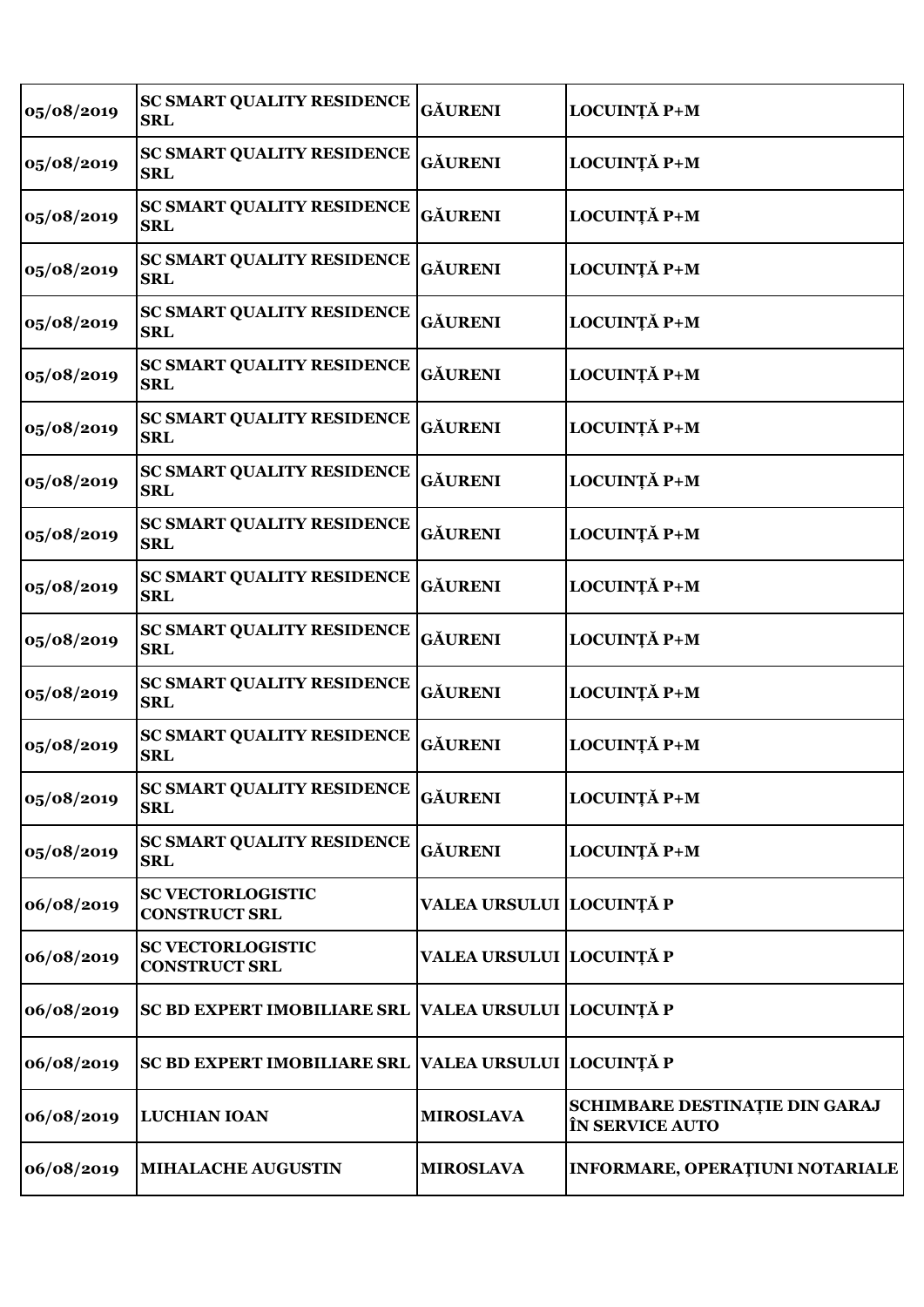| 06/08/2019 | <b>SCAUTO MAX SRL</b>          | <b>BRĂTULENI</b>  | INFORMARE, OPERAȚIUNI NOTARIALE        |
|------------|--------------------------------|-------------------|----------------------------------------|
| 06/08/2019 | <b>SC AUTO MAX SRL</b>         | <b>BRĂTULENI</b>  | <b>HALĂ DEPOZITARE</b>                 |
| 06/08/2019 | PFA GUYGĂ GELU                 | <b>MIROSLAVA</b>  | LOCUINȚĂ P+E                           |
| 06/08/2019 | PFA GUYGĂ GELU                 | <b>MIROSLAVA</b>  | LOCUINȚĂ P+E                           |
| 06/08/2019 | PFA GUZGĂ GELU                 | <b>MIROSLAVA</b>  | LOCUINȚĂ P+E                           |
| 06/08/2019 | PFA GUZGĂ GELU                 | <b>MIROSLAVA</b>  | LOCUINȚĂ P+E                           |
| 06/08/2019 | PFA GUZGĂ GELU                 | <b>MIROSLAVA</b>  | LOCUINȚĂ P+E                           |
| 06/08/2019 | <b>CIOBANU SEBASTIAN</b>       | <b>GÄURENI</b>    | LOCUINȚĂ P+M                           |
| 06/08/2019 | COSTIN DANIEL ȘI AURICA        | <b>HORPAZ</b>     | <b>LOCUINȚĂ P</b>                      |
| 06/08/2019 | <b>COSTIN DANIEL ȘI AURICA</b> | <b>HORPAZ</b>     | <b>LOCUINȚĂ P</b>                      |
| 06/08/2019 | COSTIN DANIEL ȘI AURICA        | <b>HORPAZ</b>     | <b>LOCUINȚĂ P</b>                      |
| 06/08/2019 | <b>HRISTEA ANDREEA</b>         | <b>GĂURENI</b>    | <b>INFORMARE, OPERAȚIUNI NOTARIALE</b> |
| 06/08/2019 | <b>SC WOSPAL SRL</b>           | <b>BALCIU</b>     | <b>DEZMEMBRARE TEREN 5 LOTURI</b>      |
| 06/08/2019 | <b>TĂNASE MARIUS</b>           | <b>PROSELNICI</b> | <b>ALIPIRE TEREN</b>                   |
| 06/08/2019 | <b>ENACHE AUREL</b>            | <b>DANCAŞ</b>     | <b>LOCUINȚĂ P</b>                      |
| 06/08/2019 | <b>CHIRILĂ ANA MARIA</b>       | <b>MIROSLAVA</b>  | LOCUINȚĂ DUPLEX P                      |
| 06/08/2019 | <b>CHIRILĂ ANA MARIA</b>       | <b>MIROSLAVA</b>  | <b>LOCUINȚĂ DUPLEX P</b>               |
| 06/08/2019 | <b>CHIRILĂ ANA MARIA</b>       | <b>MIROSLAVA</b>  | LOCUINȚĂ P+E                           |
| 06/08/2019 | <b>CHIRILĂ ANA MARIA</b>       | <b>MIROSLAVA</b>  | LOCUINȚĂ P+E                           |
| 06/08/2019 | <b>GURIUC LUCIAN</b>           | <b>EXTRAVILAN</b> | ANEXĂ A EXPLOATAȚIEI AGRICOLE          |
| 06/08/2019 | <b>CAPVERDE ANDREI</b>         | <b>HORPAZ</b>     | TERASĂ ACOPERITĂ                       |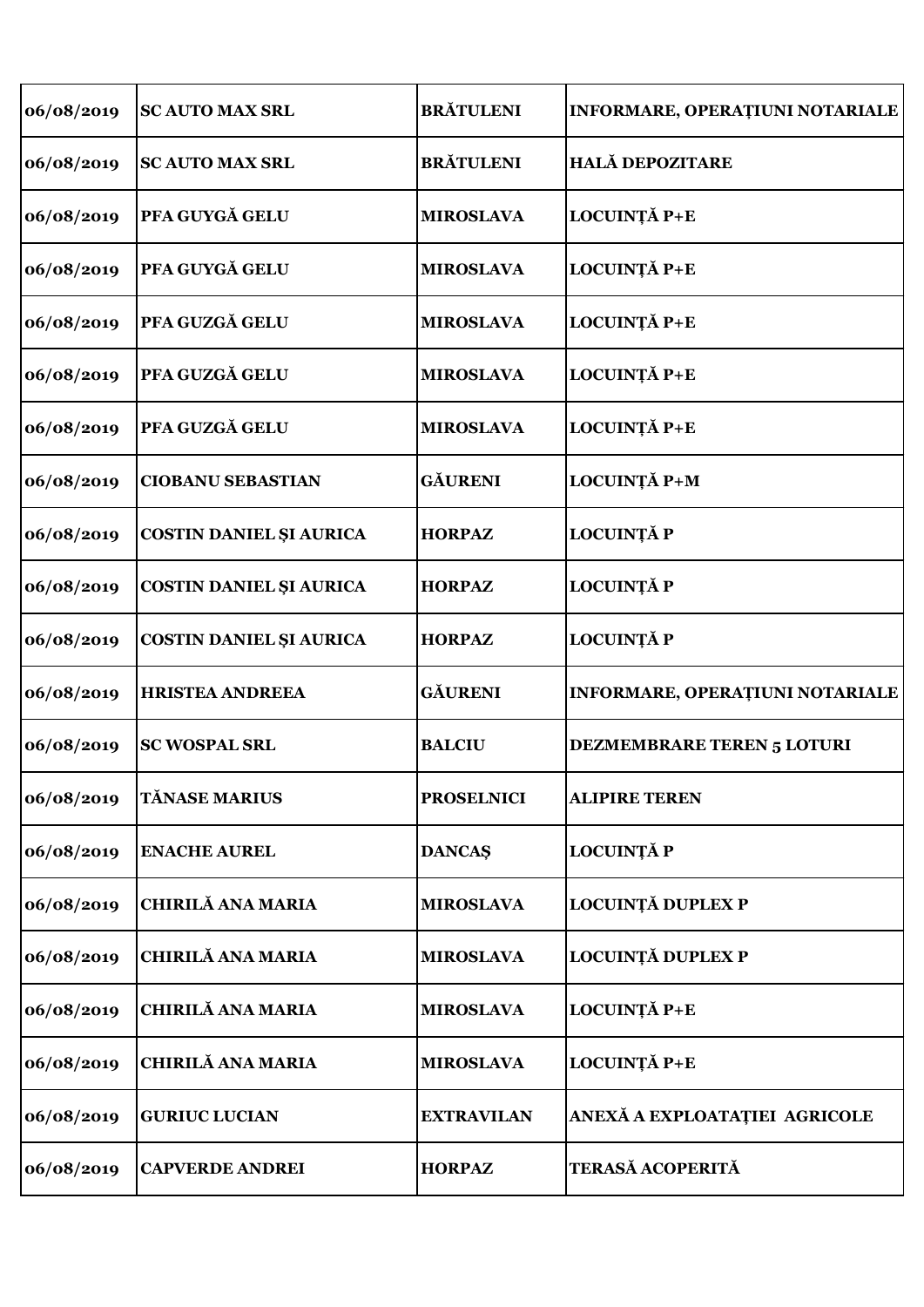| 06/08/2019 | <b>AMARIEI GABRIELA</b>         | VALEA ADÎNCĂ               | <b>BRANŞAMENT ELECTRIC</b>            |
|------------|---------------------------------|----------------------------|---------------------------------------|
| 06/08/2019 | <b>SC GRADENA CONCEPT SRL</b>   | VALEA ADÎNCĂ               | <b>BRANŞAMENT ELECTRIC</b>            |
| 07/08/2019 | <b>JOSANU ELENA</b>             | <b>CIURBEȘTI</b>           | <b>LOCUINȚĂ P</b>                     |
| 07/08/2019 | <b>SC DUR CONSTRUCT ICD SRL</b> | VALEA ADÎNCĂ               | <b>BRANŞAMENT APĂ CANAL</b>           |
| 07/08/2019 | <b>VIERIU ALINA</b>             | VALEA ADÎNCĂ               | LOCUINȚĂ P+E                          |
| 07/08/2019 | <b>MARDARE CARMEN</b>           | <b>VOROVEȘTI</b>           | <b>LOCUINȚĂ P</b>                     |
| 07/08/2019 | <b>VASILIU MIHAI</b>            | <b>PROSELNICI</b>          | <b>LOCUINȚĂ P</b>                     |
| 07/08/2019 | <b>GAVRILĂ GEORGE</b>           | <b>PROSELNICI</b>          | <b>LOCUINȚĂ P</b>                     |
| 07/08/2019 | <b>NÄSTASE CONSTANTIN</b>       | <b>MIROSLAVA</b>           | LOCUINȚĂ P+E                          |
| 07/08/2019 | <b>ANTON SĂFTICA</b>            | <b>VOROVEȘTI</b>           | <b>LOCUINȚĂ P</b>                     |
| 07/08/2019 | MUNTEANU CĂTĂLIN                | <b>EXTRAVILAN</b>          | ANEXĂ A EXPLOATAȚIEI AGRICOLE         |
| 07/08/2019 | <b>NICULI BOGDAN ALIN</b>       | <b>CORNESTI</b>            | LOCUINȚĂ S+P+M                        |
| 07/08/2019 | <b>MANOLACHE CORINA</b>         | <b>CORNESTI</b>            | LOCUINȚĂ P                            |
| 07/08/2019 | POPESCU LUIGI ȘI MARIA          | VALEA URSULUI LOCUINȚĂ P+M |                                       |
| 07/08/2019 | ROMAN VICTORIȚA                 | <b>VOROVEȘTI</b>           | LOCUINȚĂ P+M                          |
| 07/08/2019 | <b>NECUȘĂEȘ EUSEBIU</b>         | <b>URICANI</b>             | LOCUINȚĂ P+E                          |
| 07/08/2019 | <b>RUXANDA REMUS</b>            | <b>MIROSLAVA</b>           | <b>ALIPIRE TEREN</b>                  |
| 07/08/2019 | VÂRNĂ CRISTINA                  | <b>MIROSLAVA</b>           | <b>BRANŞAMENT GAZE NATURALE</b>       |
| 07/08/2019 | <b>STAIN FEDOROVICI</b>         | <b>VOROVEȘTI</b>           | <b>BRANŞAMENT GAZE NATURALE</b>       |
| 07/08/2019 | <b>SC ALGINA ELECTRIC</b>       | <b>VALEA ADÎNCĂ</b>        | DEZMEMBRARE TEREN 8 LOTURI            |
| 07/08/2019 | <b>CRÎȘMĂRIUC VASILE</b>        | <b>MIROSLAVA</b>           | <b>CONTINUARE LUCRĂRI AC 713/2016</b> |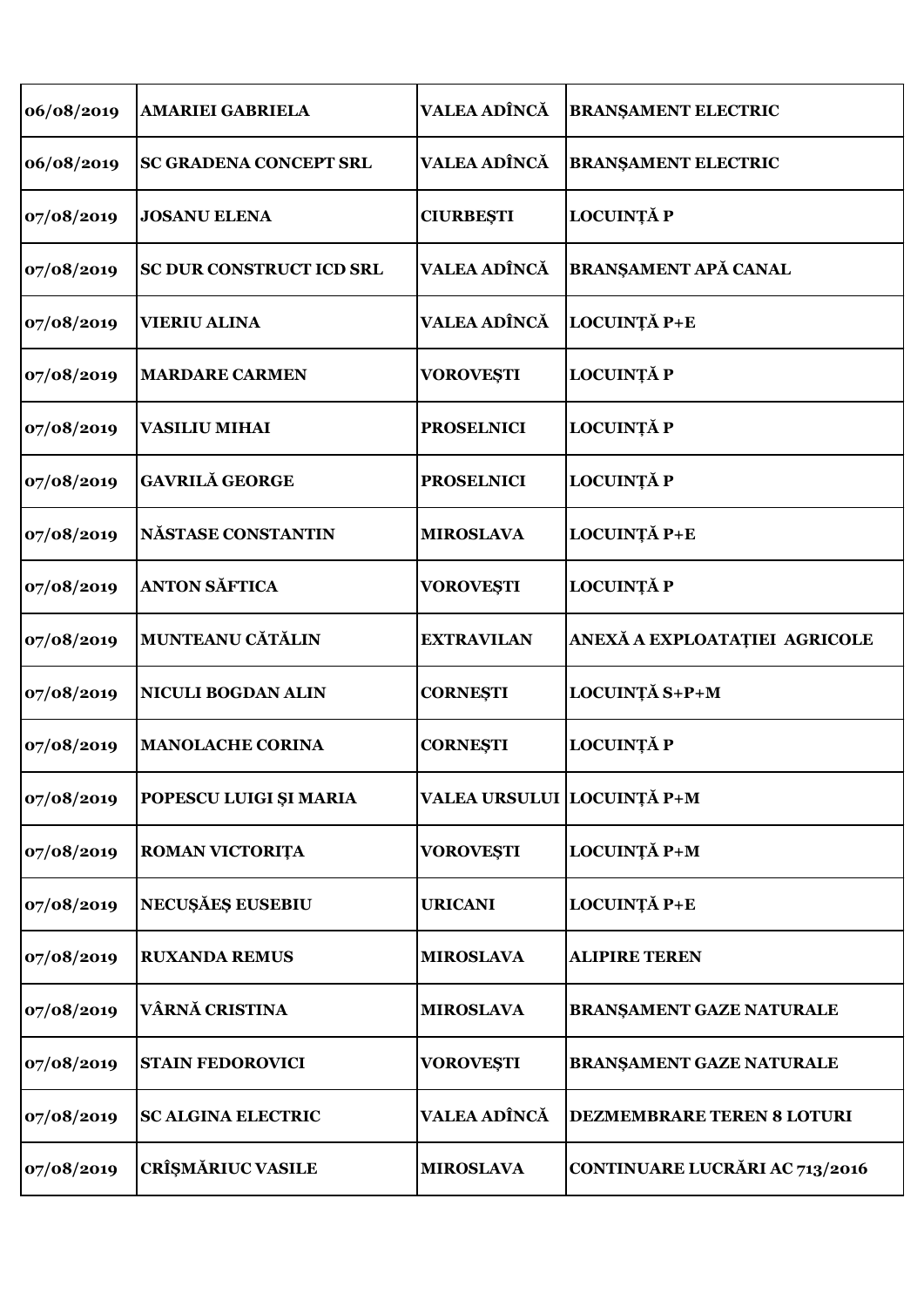| 08/08/2019 | ȘTEFĂNESCU NICOLAE ȘI<br><b>MARGARETA</b>      | <b>BALCIU</b>        | <b>LOCUINȚĂ P</b>                                            |
|------------|------------------------------------------------|----------------------|--------------------------------------------------------------|
| 08/08/2019 | <b>SURPĂNELU COSTEL</b>                        | <b>VOROVESTI</b>     | LOCUINȚĂ P+M                                                 |
| 08/08/2019 | SENTIVEANU MARIANA                             | <b>PROSELNICI</b>    | <b>LOCUINȚĂ P</b>                                            |
| 08/08/2019 | <b>ISACHE DELIA</b>                            | VALEA ADÎNCĂ         | LOCUINȚĂ P+E                                                 |
| 08/08/2019 | <b>BORZA CRISTINEL</b>                         |                      | VALEA URSULUI   BRANȘAMENT GAZE NATURALE                     |
| 08/08/2019 | <b>SANDU VASILE</b>                            | <b>GÄURENI</b>       | <b>EXTINDERE RETEA GAZE NATURALE</b><br><b>ŞI BRANŞAMENT</b> |
| 08/08/2019 | DUDĂU VLĂDUȚ ALIN                              | <b>VOROVEȘTI</b>     | <b>LOCUINȚĂ P</b>                                            |
| 08/08/2019 | <b>BULANCEA BOGDAN</b>                         | <b>VALEA URSULUI</b> | <b>TERE EXAMPLE TEREN</b>                                    |
| 08/08/2019 | <b>GRIGOROVICI BOGDAN ȘI</b><br><b>LILIANA</b> | <b>MIROSLAVA</b>     | EXTINDERE REȚEA APĂ POTABILĂ ȘI<br><b>BRANSAMENTE</b>        |
| 08/08/2019 | <b>DIMITRIUC CĂTĂLINA</b>                      | <b>CORNESTI</b>      | <b>LOCUINȚĂ P</b>                                            |
| 08/08/2019 | <b>SAMSON IONUT</b>                            | <b>DANCAŞ</b>        | LOCUINȚĂ P+E                                                 |
| 08/08/2019 | <b>CONTU IULIANA</b>                           | <b>HORPAZ</b>        | EXTINDERE REȚEA GAZE NATURALE<br><b>ŞI BRANŞAMENT</b>        |
| 08/08/2019 | <b>GULER IONUT</b>                             | VALEA ADÎNCĂ         | LOCUINȚĂ P+E                                                 |
| 08/08/2019 | <b>NISTOR SORIN</b>                            | <b>BALCIU</b>        | ANEXĂ GOSPODĂREASCĂ                                          |
| 08/08/2019 | <b>SBIEREA AURELIAN</b>                        | <b>CIURBEȘTI</b>     | INFORMARE, OPERAȚIUNI NOTARIALE                              |
| 08/08/2019 | <b>SC AMALIA ANDREEA SRL</b>                   | <b>MIROSLAVA</b>     | DEZMEMBRARE TEREN 6 LOTURI                                   |
| 08/08/2019 | SC GAZMIR IAȘI SRL                             | <b>BALCIU</b>        | <b>EXTINDERE RETEA GAZE NATURALE</b><br><b>ŞI BRANŞAMENT</b> |
| 08/08/2019 | SC GAZMIR IAȘI SRL                             | <b>CIURBEȘTI</b>     | <b>EXTINDERE RETEA GAZE NATURALE</b><br><b>SI BRANSAMENT</b> |
| 08/08/2019 | ANGHELUȚĂ GETA                                 | <b>URICANI</b>       | DEZMEMBRARE TEREN 3 LOTURI                                   |
| 29/07/2019 | <b>VELESCU LAURA</b>                           | <b>GÄURENI</b>       | LOCUINȚĂ P+M                                                 |
| 12/08/2019 | NIȚĂ BOGDAN VASILE                             | <b>MIROSLAVA</b>     | <b>EXTINDERE CLĂDIRE</b>                                     |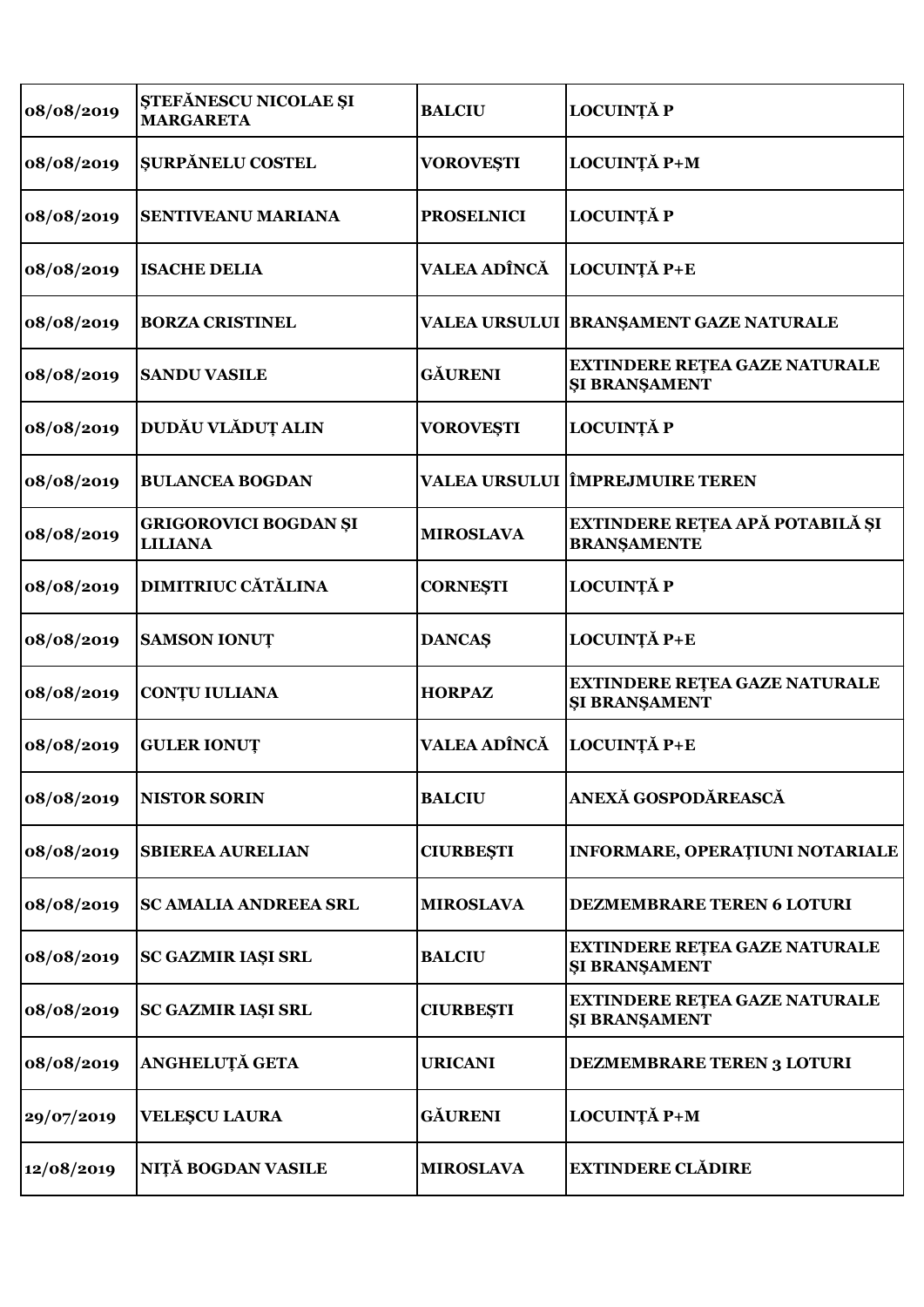| 12/08/2019 | DUDĂU VLĂDUȚ ALIN                                            | <b>VOROVEȘTI</b>           | <b>LOCUINȚĂ P</b>                                     |
|------------|--------------------------------------------------------------|----------------------------|-------------------------------------------------------|
| 12/08/2019 | DUDĂU VLĂDUȚ ALIN                                            | <b>VOROVEȘTI</b>           | <b>LOCUINȚĂ P</b>                                     |
| 12/08/2019 | <b>PAICU ANA</b>                                             | <b>MIROSLAVA</b>           | <b>EXTINDERE REȚEA GAZE NATURALE</b><br>ŞI BRANŞAMENT |
| 12/08/2019 | <b>VRÎNCEANU EMILIA</b>                                      | <b>MIROSLAVA</b>           | <b>BRANŞAMENT GAZE NATURALE</b>                       |
| 12/08/2019 | <b>LAZĂR CORNEL</b>                                          | <b>MIROSLAVA</b>           | <b>BRANŞAMENT GAZE NATURALE</b>                       |
| 13/08/2019 | <b>SC VECTORLOGISTIC</b><br><b>CONSTRUCT SRL</b>             | VALEA URSULUI LOCUINȚĂ P   |                                                       |
| 13/08/2019 | <b>BUNGIANU SORIN</b>                                        | <b>BALCIU</b>              | <b>ALIPIRE TEREN</b>                                  |
| 13/08/2019 | <b>SC VECTORLOGISTIC</b><br><b>CONSTRUCT SRL</b>             | VALEA URSULUI LOCUINȚĂ P   |                                                       |
| 13/08/2019 | <b>BUNGIANU SORIN</b>                                        | <b>BALCIU</b>              | <b>DEZMEMBRARE TEREN</b>                              |
| 13/08/2019 | JAKOTĂ GHEORGHE ȘI JAKOTĂ<br><b>ANGHEL IOAN MIHAI</b>        | VALEA ADÎNCĂ               | DEZMEMBRARE TEREN 9 LOTURI                            |
| 13/08/2019 | <b>SFECLES PETRU ȘI ELENA</b>                                | VALEA ADÎNCĂ               | LOCUINȚĂ S+P+E                                        |
| 13/08/2019 | TOEA DĂNUȚ VASILE                                            | VALEA URSULUI LOCUINȚĂ P+M |                                                       |
| 13/08/2019 | <b>GRIGORE CIPRIAN GIGEL</b>                                 | VALEA ADÎNCĂ               | <b>LOCUINȚĂ P</b>                                     |
| 13/08/2019 | <b>SC ALGINA ELECTRIC SRL</b>                                | <b>VALEA ADÎNCĂ</b>        | <b>DEZMEMBRARE TEREN 3 LOTURI</b>                     |
| 13/08/2019 | <b>ZAHARIA TEODOR</b>                                        | VALEA ADÎNCĂ               | <b>DEZMEMBRARE TEREN 3 LOTURI</b>                     |
| 13/08/2019 | <b>SC TRUST INVEST SRL</b>                                   | VALEA ADÎNCĂ               | LOCUINȚĂ P+E                                          |
| 13/08/2019 | DUDĂU VLĂDUȚ ALIN                                            | <b>VOROVEȘTI</b>           | <b>LOCUINȚĂ P</b>                                     |
| 30/07/2019 | <b>SC PETRO GRUP SRL</b>                                     | VALEA ADÎNCĂ               | <b>DEZMEMBRARE TEREN</b>                              |
| 13/08/2019 | DUDĂU VLĂDUȚ ALIN                                            | <b>VOROVEȘTI</b>           | <b>LOCUINȚĂ P</b>                                     |
| 13/08/2019 | PFA GUZGĂ GELU                                               | <b>MIROSLAVA</b>           | <b>DREPT SERVITUTE</b>                                |
| 13/08/2019 | <b>JAKOTĂ GHEORGHE ȘI JAKOTĂ</b><br><b>ANGHEL IOAN MIHAI</b> | VALEA ADÎNCĂ               | <b>DEZMEMBRARE TEREN</b>                              |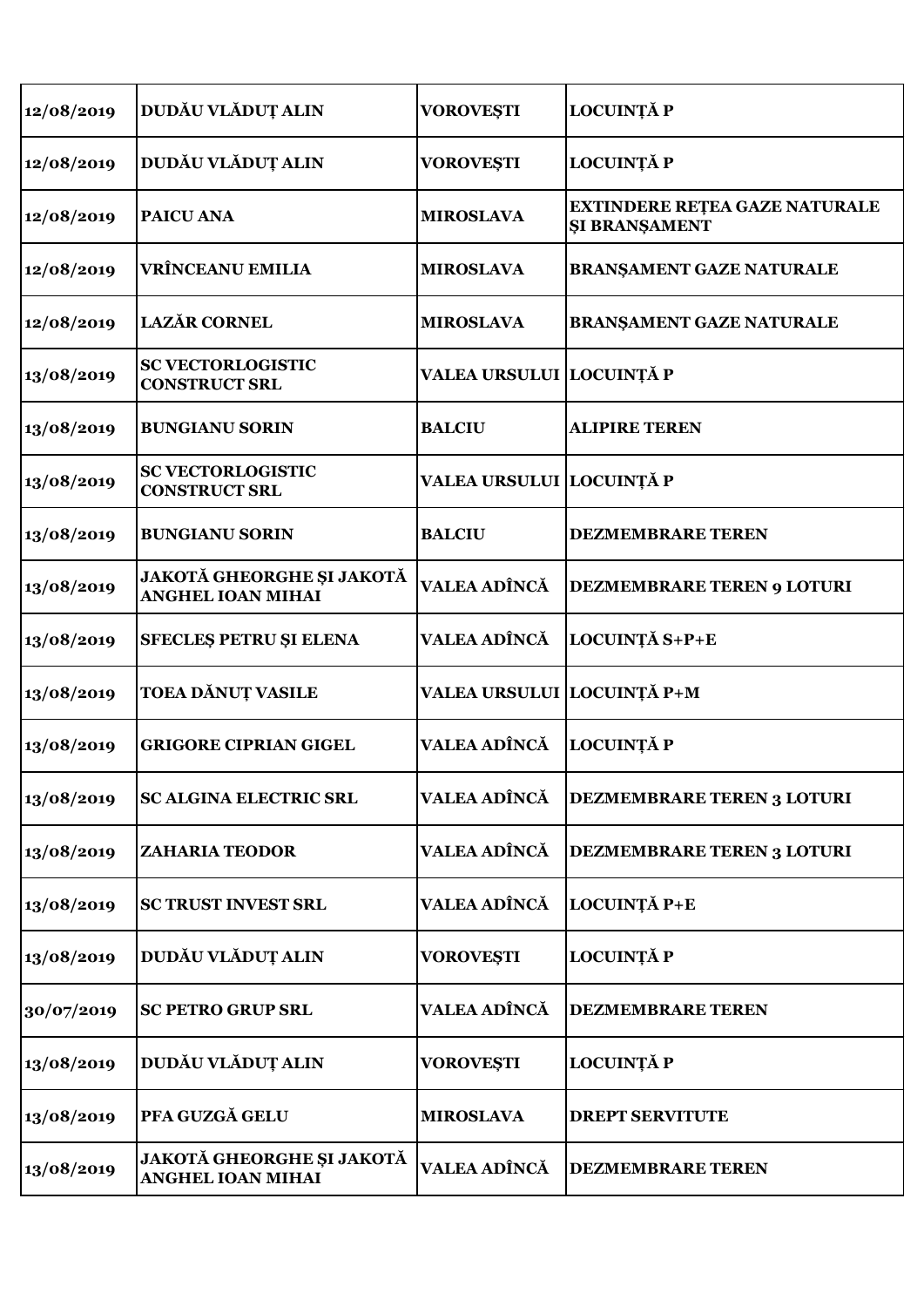| 13/08/2019 | SFECLES PETRU ȘI ELENA                               | VALEA ADÎNCĂ             | LOCUINȚĂ S+P+E                                                 |
|------------|------------------------------------------------------|--------------------------|----------------------------------------------------------------|
| 13/08/2019 | <b>SFECLES PETRU ȘI ELENA</b>                        | VALEA ADÎNCĂ             | LOCUINȚĂ S+P+E                                                 |
| 13/08/2019 | DUDĂU VLĂDUȚ ALIN                                    | <b>VOROVEȘTI</b>         | <b>LOCUINȚĂ P</b>                                              |
| 13/08/2019 | <b>SC VECTORLOGISTIC</b><br><b>CONSTRUCT SRL</b>     | VALEA URSULUI LOCUINȚĂ P |                                                                |
| 13/08/2019 | <b>SC VECTORLOGISTIC</b><br><b>CONSTRUCT SRL</b>     | VALEA URSULUI LOCUINȚĂ P |                                                                |
| 13/08/2019 | <b>SC VECTORLOGISTIC</b><br><b>CONSTRUCT SRL</b>     | VALEA URSULUI LOCUINȚĂ P |                                                                |
| 13/08/2019 | <b>SC VECTORLOGISTIC</b><br><b>CONSTRUCT SRL</b>     | VALEA URSULUI LOCUINȚĂ P |                                                                |
| 13/08/2019 | <b>SC VECTORLOGISTIC</b><br><b>CONSTRUCT SRL</b>     | VALEA URSULUI LOCUINȚĂ P |                                                                |
| 13/08/2019 | <b>SC VECTORLOGISTIC</b><br><b>CONSTRUCT SRL</b>     | VALEA URSULUI LOCUINȚĂ P |                                                                |
| 13/08/2019 | <b>MUNTEANU PAUL IULIAN</b>                          | VALEA ADÎNCĂ             | LOCUINȚĂ D+P+E                                                 |
| 13/08/2019 | <b>TOMA CĂTĂLIN VASILE ȘI</b><br><b>CARMEN ELENA</b> | VALEA ADÎNCĂ             | LOCUINȚĂ D+P+E                                                 |
| 13/08/2019 | <b>GRIGORE EUGEN</b>                                 | VALEA ADÎNCĂ             | LOCUINȚĂ D+P+E                                                 |
| 14/08/2019 | <b>SC DESIGN GROUP SRL</b>                           | VALEA ADÎNCĂ             | SUPRAETAJARE LOCUINȚĂ COLECTIVĂ                                |
| 19/08/2019 | SC MIROSLAVA INDUSTRIAL<br><b>PARC SRL</b>           | <b>BRATULENI</b>         | ALIMENTARE CU ENERGIE ELECTRICĂ<br>PARC INDUSTRIAL 2 MIROSLAVA |
| 19/08/2019 | POPA VASILE Si ISABELA<br><b>MARINELA</b>            | <b>GÄURENI</b>           | LOCUINȚĂ INDIVIDUALĂ P+1E+M                                    |
| 19/08/2019 | <b>IACOB REMUS LUIGY</b><br><b>PETRONEL</b>          | <b>HORPAZ</b>            | LOCUINȚĂ INDIVIDUALĂ D+P+1E                                    |
| 19/08/2019 | <b>SC WOSPAL SRL prin</b><br><b>COTNĂREANU LUIZA</b> | <b>BALCIU</b>            | LOCUINȚĂ DUPLEX D+P+M                                          |
| 19/08/2019 | <b>SC SUN RESIDENCE SRL</b>                          | <b>VALEA ADANCĂ</b>      | LOCUINȚĂ DUPLEX D+P+M                                          |
| 19/08/2019 | IOJA IONEL SI LOREDANA, IOJA<br>LAURENȚIU și IULIANA | <b>BRĂTULENI</b>         | INFORMARE, OPERAȚIUNI NOTARIALE                                |
| 19/08/2019 | <b>PAICU FLORIN</b>                                  | <b>BALCIU</b>            | LOCUINȚĂ INDIVIDUALĂ P+1E                                      |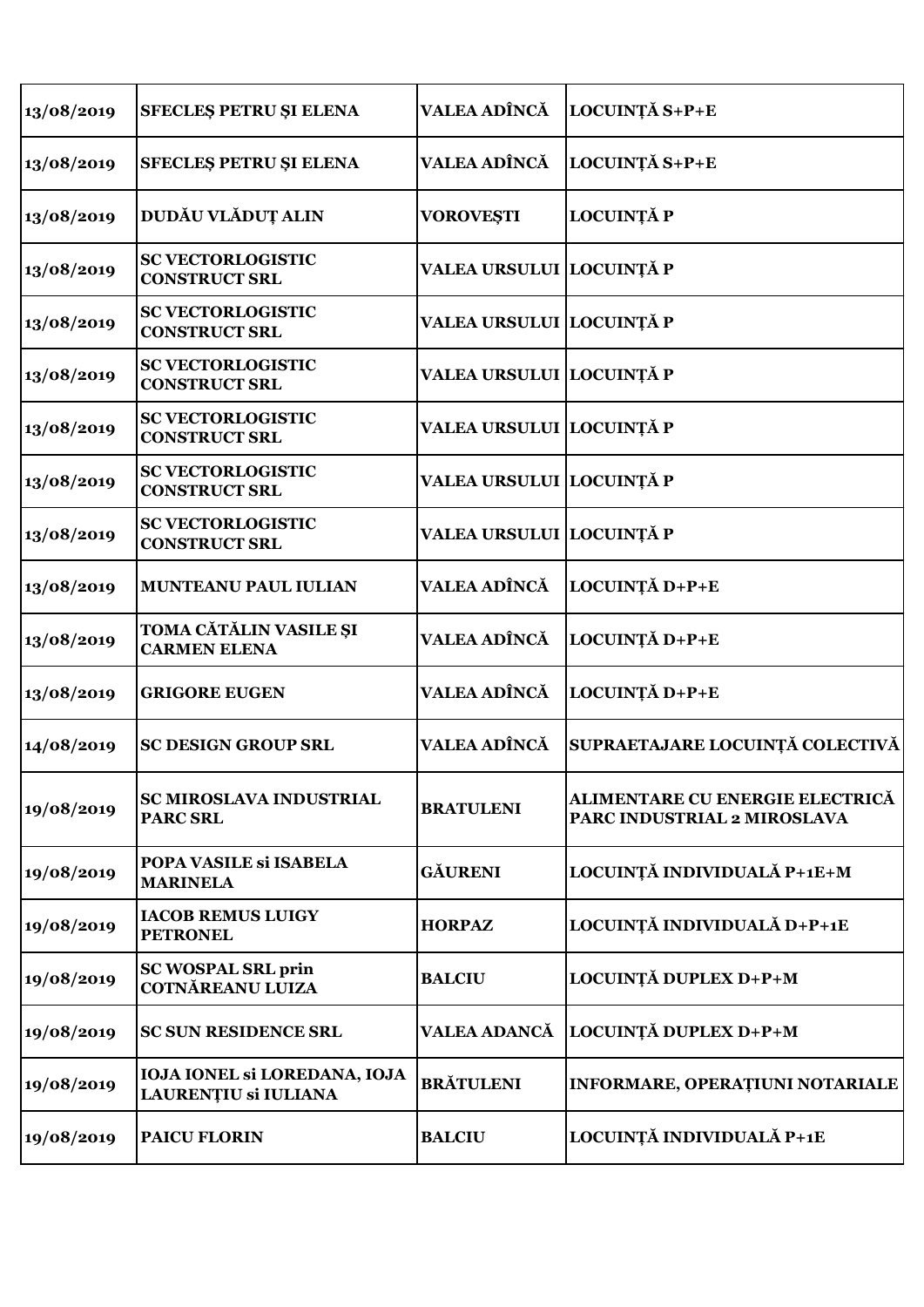| 19/08/2019 | SC GAZMIR IAȘI SRL pentru<br><b>HIZAN MARIEANA</b>                               | <b>MIROSLAVA</b>     | <b>EXTINDERE CONDUCTĂ GAZE</b><br>NATURALE DE PRESIUNE MEDIE ȘI<br><b>BRANSAMENT CU POST DE REGLARE</b><br><b>MĂSURARE</b> |
|------------|----------------------------------------------------------------------------------|----------------------|----------------------------------------------------------------------------------------------------------------------------|
| 19/08/2019 | SC GAZMIR IAȘI SRL pentru SC<br><b>BROS CAPITAL SRL</b>                          | <b>VALEA URSULUI</b> | BRANŞAMENT GAZE NATURALE ŞI<br>POST REGLARE MĂSURARE                                                                       |
| 19/08/2019 | <b>SC GAZMIR IAȘI SRL pentru</b><br><b>FLOREA ANDREI</b>                         | <b>VOROVEȘTI</b>     | <b>BRANŞAMENT GAZE NATURALE ŞI</b><br>POST REGLARE MĂSURARE                                                                |
| 19/08/2019 | <b>SC GAZMIR IAȘI SRL pentru</b><br><b>ASAFTEI IOAN</b>                          | <b>CIURBEȘTI</b>     | BRANȘAMENT GAZE NATURALE ȘI<br>POST REGLARE MĂSURARE                                                                       |
| 19/08/2019 | <b>SC GAZMIR IAȘI SRL pentru</b><br>HARHATĂ DANIEL                               | <b>MIROSLAVA</b>     | BRANŞAMENT GAZE NATURALE ŞI<br>POST REGLARE MĂSURARE                                                                       |
| 19/08/2019 | <b>SC ADAMANT PROPERTIES SRL</b>                                                 | <b>VALEA ADANCĂ</b>  | <b>ALIPIRE 2 LOTURI, OPERAȚIUNI</b><br><b>NOTARIALE</b>                                                                    |
| 19/08/2019 | <b>CRETU FLORIN CONSTANTIN și</b><br><b>CARMEN ELENA</b>                         | <b>VOROVEȘTI</b>     | <b>CRETU FLORIN CONSTANTIN</b>                                                                                             |
| 20/08/2019 | <b>MEAUCĂ ALEXANDRA</b><br><b>ANDREEA</b>                                        | <b>CORNEŞTI</b>      | LOCUINȚP INDIVIDUALĂ P                                                                                                     |
| 20/08/2019 | <b>AVRAM IONUT ȘI ELENA</b><br>DENISA, GRIGORE FLORIN<br><b>DANIEL SI MIRELA</b> | <b>MIROSLAVA</b>     | LOCUINȚĂ INDIVIDUALĂ D+P+M                                                                                                 |
| 20/08/2019 | <b>STOIAN ADRIAN</b>                                                             | <b>MIROSLAVA</b>     | DEZMEMBRARE 31 LOTURI                                                                                                      |
| 20/08/2019 | TURCU ROMICĂ ȘI MARIA                                                            | <b>VOROVEȘTI</b>     | LOCUINȚĂ INDIVIDUALĂ P                                                                                                     |
| 20/08/2019 | TIMOFTI IONEL ȘI ANCUȚA                                                          |                      | VALEA URSULUI LOCUINȚĂ INDIVIDUALĂ P+M                                                                                     |
| 20/08/2019 | PANCIUC ANA MARIA                                                                | <b>MIROSLAVA</b>     | LOCUINȚĂ INDIVIDUALĂ P                                                                                                     |
| 20/08/2019 | <b>TIBICHI MĂDĂLIN DANIEL ȘI</b><br><b>GEORGIANA ANDA</b>                        | <b>VOROVEȘTI</b>     | LOCUINȚĂ INDIVIDUALĂ P+M                                                                                                   |
| 20/08/2019 | VARVARA CRISTIAN GIGI PT SC<br><b>BCC TRIO INVEST SRL</b>                        | <b>MIROSLAVA</b>     | LOCUINȚĂ INDIVIDUALĂ P+1E                                                                                                  |
| 20/08/2019 | VASILIU CEZARA GEORGIANA                                                         | <b>CORNESTI</b>      | LOCUINȚĂ INDIVIDUALĂ P                                                                                                     |
| 21/08/2019 | RUSU EMANUEL DANIEL ȘI<br><b>ANDREEA MIHAELA</b>                                 | <b>MIROSLAVA</b>     | DEZMEMBRARE 5 LOTURI                                                                                                       |
| 21/08/2019 | <b>SC BD EXPERT IMOBILIARE SRL</b>                                               |                      | VALEA URSULUI LOCUINȚĂ INDIVIDUALĂ P                                                                                       |
| 21/08/2019 | <b>SC BD EXPERT IMOBILIARE SRL</b>                                               |                      | VALEA URSULUI LOCUINȚĂ INDIVIDUALĂ P                                                                                       |
| 21/08/2019 | SC BD EXPERT IMOBILIARE SRL  VALEA URSULUI  LOCUINȚĂ INDIVIDUALĂ P               |                      |                                                                                                                            |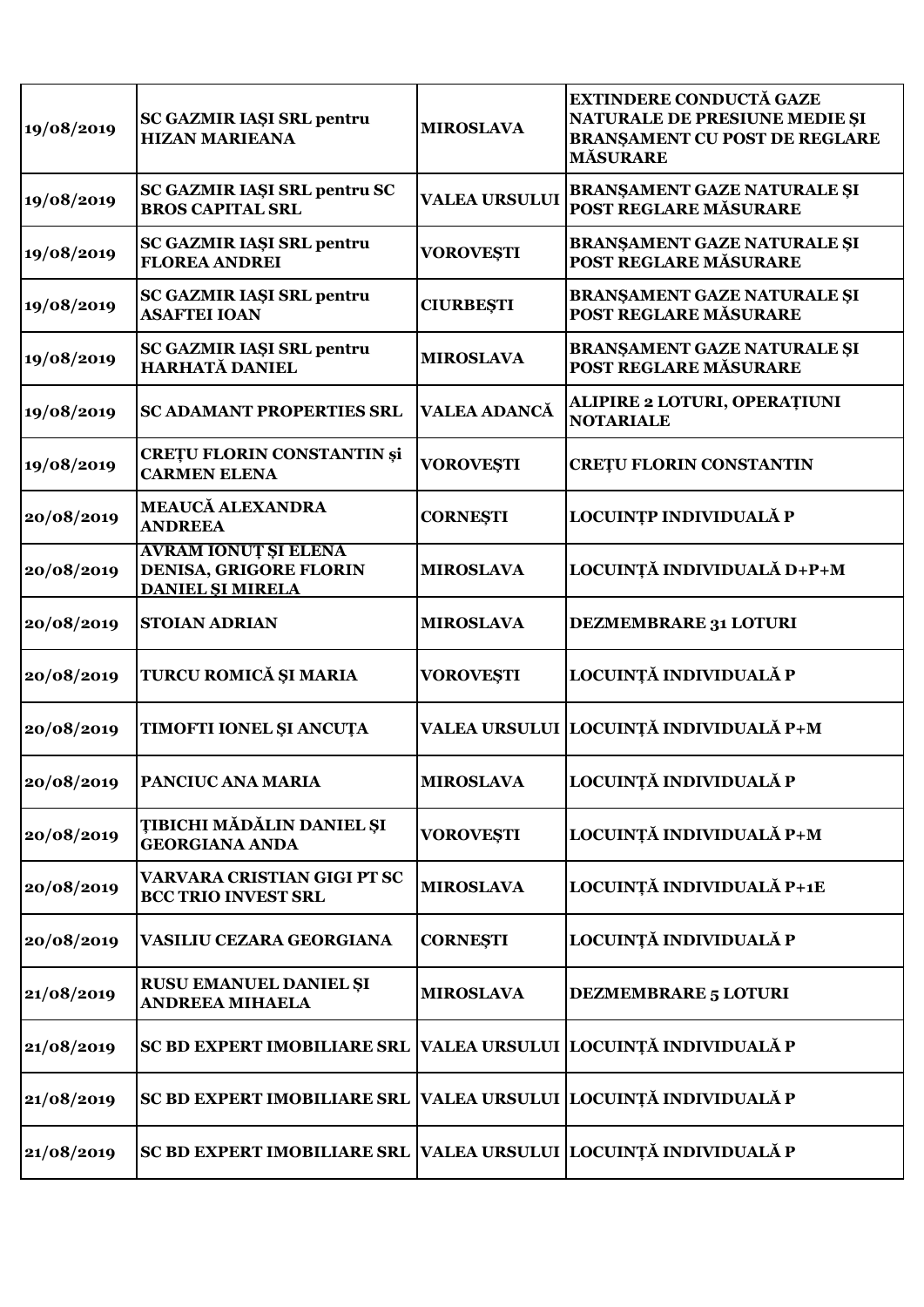| 21/08/2019 | <b>SC GAZMIR IAŞI SRL PT</b><br><b>AJIDAUCEI CONSTANTIN</b>                              | <b>CORNESTI</b>      | EXTINDERE ȘI BRANȘAMENT GAZE<br>NATURALE ȘI POST REGLARE<br><b>MĂSURARE</b> |
|------------|------------------------------------------------------------------------------------------|----------------------|-----------------------------------------------------------------------------|
| 21/08/2019 | ADUMITROAEI CONSTANTIN ȘI<br><b>CLAUDIA</b>                                              | <b>PROSELNICI</b>    | <b>DEZMEMBRARE 17 LOTURI</b>                                                |
| 21/08/2019 | <b>MAVRIS FLORIN CRISTIAN SI</b><br><b>ALINA</b>                                         | <b>VALEA ADANCĂ</b>  | <b>DEZMEMBRARE 4 LOTURI</b>                                                 |
| 21/08/2019 | COCOVEICĂ MARIA,<br><b>CONSTANTINESCU TOMA ȘI</b><br><b>CRISTINA</b>                     | <b>VOROVEȘTI</b>     | INFORMARE, OPERAȚIUNI NOTARIALE                                             |
| 21/08/2019 | <b>GHEORGHIU TRAIAN ȘTEFAN</b>                                                           | <b>VALEA ADANCĂ</b>  | INFORMARE, OPERAȚIUNI NOTARIALE                                             |
| 21/08/2019 | <b>ATODIRESEI GIANINA</b>                                                                | <b>VALEA ADANCĂ</b>  | LOCUINȚĂ INDIVIDUALĂ P+1E                                                   |
| 21/08/2019 | SC DELGAZ GRID SA PRIN SC<br><b>ELSYS DESIGN SRL PT SC</b><br><b>REALIS IDEEA ST SRL</b> | VALEA ADANCĂ         | ALIMENTARE CU ENERGIE ELECTRICĂ<br><b>LOCUINTE COLECTIVE</b>                |
| 22/08/2019 | <b>CRISTEA COSTEL DRAGOS SI</b><br><b>GABRIELA, UNGUREANU</b><br><b>ANDREI ȘI PAULA</b>  | <b>MIROSLAVA</b>     | <b>DEZMEMBRARE 3 LOTURI</b>                                                 |
| 22/08/2019 | <b>SC GABMIN INVEST SRL</b>                                                              | <b>VALEA ADANCĂ</b>  | LOCUINȚĂ INDIVIDUALĂ P                                                      |
| 22/08/2019 | <b>SC GABMIN INVEST SRL</b>                                                              | <b>VALEA ADANCĂ</b>  | LOCUINȚĂ INDIVIDUALĂ P                                                      |
| 22/08/2019 | <b>SC GRAL CONSTRUCT SRL</b>                                                             | <b>VALEA ADANCĂ</b>  | ALIPIRE 3 LOTURI, OPERAȚIUNI<br><b>NOTARIALE</b>                            |
| 22/08/2019 | <b>IFTIME GHEORGHE</b>                                                                   |                      | <b>VALEA URSULUI CONSTRUIRE GARAJ</b>                                       |
| 26/08/2019 | <b>SIPOTEANU BOGDAN</b>                                                                  |                      | VALEA URSULUI CASĂ VACANȚĂ P                                                |
| 26/08/2019 | <b>SC GAMA GMD SRL</b>                                                                   | VALEA ADÂNCĂ         | LOCUINȚĂ COLECTIVĂ P+2E+M                                                   |
| 26/08/2019 | <b>SC GAZMIR IAŞI SRL pentru</b><br><b>NEAGU PETRU</b>                                   | <b>BRĂTULENI</b>     | <b>BRANŞAMENT GAZE NATURALE ŞI</b><br>POST REGLARE MĂSURARE                 |
| 26/08/2019 | <b>SC GAZMIR IAȘI SRL pentru</b><br><b>NEAGU PANTELIMON</b><br><b>CONSTANTIN</b>         | <b>CIURBEȘTI</b>     | <b>BRANŞAMENT GAZE NATURALE ŞI</b><br>POST REGLARE MĂSURARE                 |
| 27/08/2019 | <b>SAVIN GHEORGHE și SAVIN</b><br><b>MARIA</b>                                           | <b>BRĂTULENI</b>     | INFORMARE, OPERAȚIUNI NOTARIALE                                             |
| 27/08/2019 | <b>SAVIN GHEORGHE și SAVIN</b><br><b>MARIA</b>                                           | <b>BRATULENI</b>     | INFORMARE, OPERAȚIUNI NOTARIALE                                             |
| 27/08/2019 | <b>SC GAZMIR IAŞI SRL pentru</b><br><b>BURUIANĂ DĂNUȚ</b>                                | <b>VALEA URSULUI</b> | BRANȘAMENT GAZE NATURALE ȘI<br>POST REGLARE MĂSURARE                        |
| 27/08/2019 | <b>SC GAZMIR IAŞI SRL pentru</b><br><b>FLOREA CONSTANTIN</b><br><b>CRISTINEL</b>         | <b>CIURBEȘTI</b>     | BRANŞAMENT GAZE NATURALE ŞI<br>POST REGLARE MĂSURARE                        |